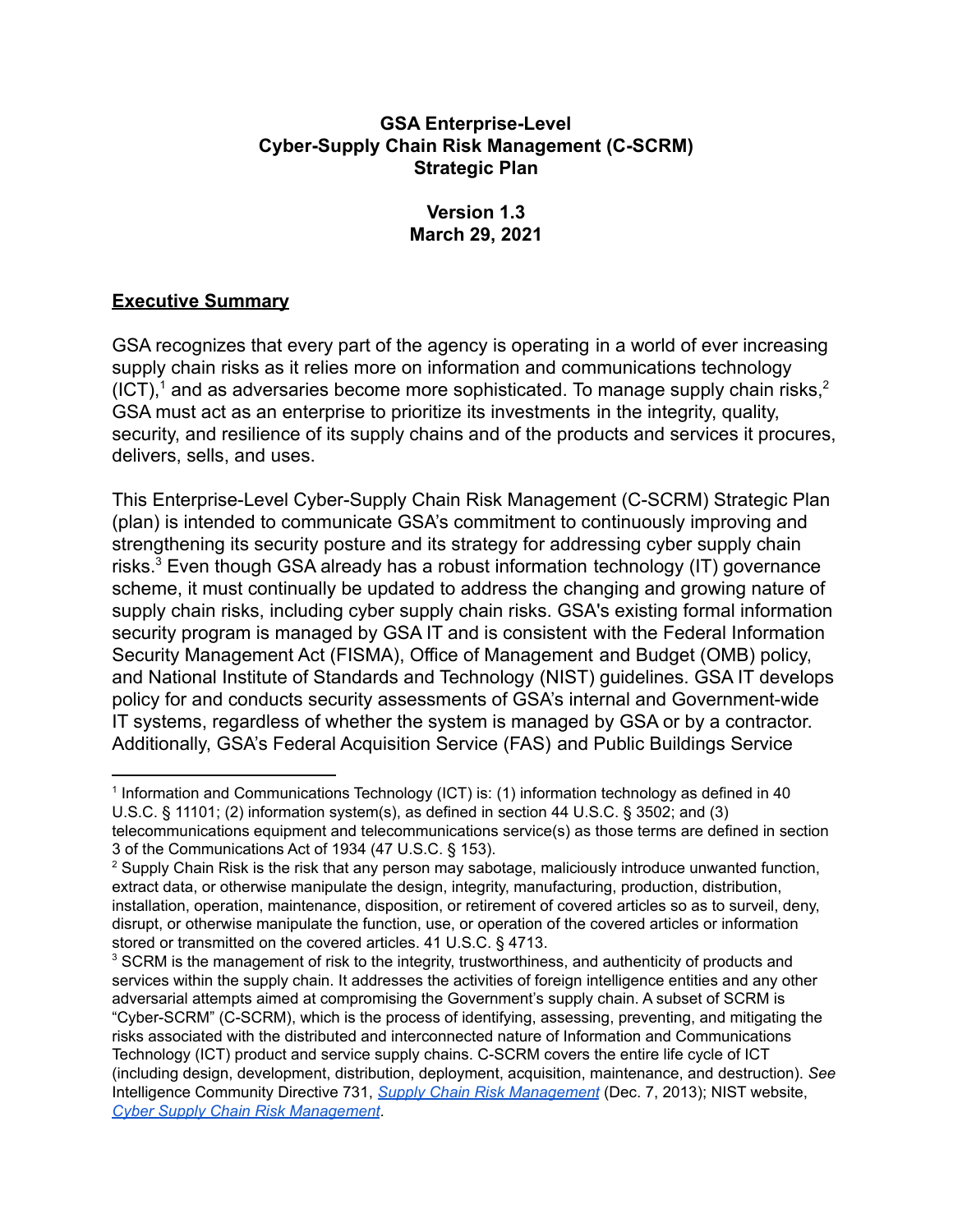(PBS) both strive to provide secure Government-wide and agency-facing offerings (i.e., products, services, and real estate), which are further outlined in supplemental FAS and PBS SCRM plans.<sup>4</sup> Along with leading Government-wide policy efforts, GSA's Office of Government-wide Policy (OGP) also coordinates GSA's enterprise-level SCRM program. GSA IT, FAS, PBS, and OGP are supported in these roles by GSA's other Staff Offices. Key positional and organizational roles and responsibilities for each of GSA's major Service and Staff Offices are included in [Appendix A: Roles and](#page-11-0) [Responsibilities](#page-11-0).

GSA has synthesized this feedback into the following three strategic objectives, planned for Fiscal Years 2021-22:

- (1) [Address GSA's Highest Enterprise-Level Supply](#page-4-0) Chain Risks
- (2) [Further Mature GSA's Acquisition Workforce's Awareness](#page-6-0) of and Capabilities [to Manage Supply Chain Risks](#page-6-0)
- (3) [Standardize GSA's Key Operational \(Tier 2\) C-SCRM](#page-8-0) Plans

Adopting these three strategic objectives will solidify how GSA's oversight and adherence to GSA IT policies and contracting policies provide the basis by which GSA assesses, responds to, and monitors ICT supply chain risks across the life cycle of ICT products and services.

## **Purpose and Focus**

The purpose of this plan is to provide a strategic roadmap for implementing effective C-SCRM capabilities and practices within GSA. This plan contains three strategic objectives that span the scope of GSA's mission responsibilities and reflect a phased, achievable strategic approach that will ensure successful implementation and effectiveness of C-SCRM efforts across GSA and also advance Government-wide C-SCRM improvements.

According to NIST, there are three tiers into which C-SCRM should be integrated: organizational (enterprise-level), mission/business process (operational), and information system. 5

<sup>&</sup>lt;sup>4</sup> FAS Supply Chain Risk Management [Organizational](https://insite.gsa.gov/cdnstatic/FAS%20Supply%20Chain%20Risk%20Management%20Organizational%20Level%20Plan_11%20Signed.pdf) Level Plan (Apr. 30, 2019); FAS [Supply](https://insite.gsa.gov/cdnstatic/Final_Mission_Level_Plan_V4_Signed.pdf) Chain Risk [Management](https://insite.gsa.gov/cdnstatic/Final_Mission_Level_Plan_V4_Signed.pdf) Mission Level Plan (July 27, 2020); PBS Supply Chain Risk Management [Organizational](https://insite.gsa.gov/cdnstatic/PBS%20SCRM%20Org%20Plan%20Signed.pdf) [Level](https://insite.gsa.gov/cdnstatic/PBS%20SCRM%20Org%20Plan%20Signed.pdf) Plan (Jan. 25, 2021).

 <sup>5</sup> NIST SP 800-161 (Apr. 2015).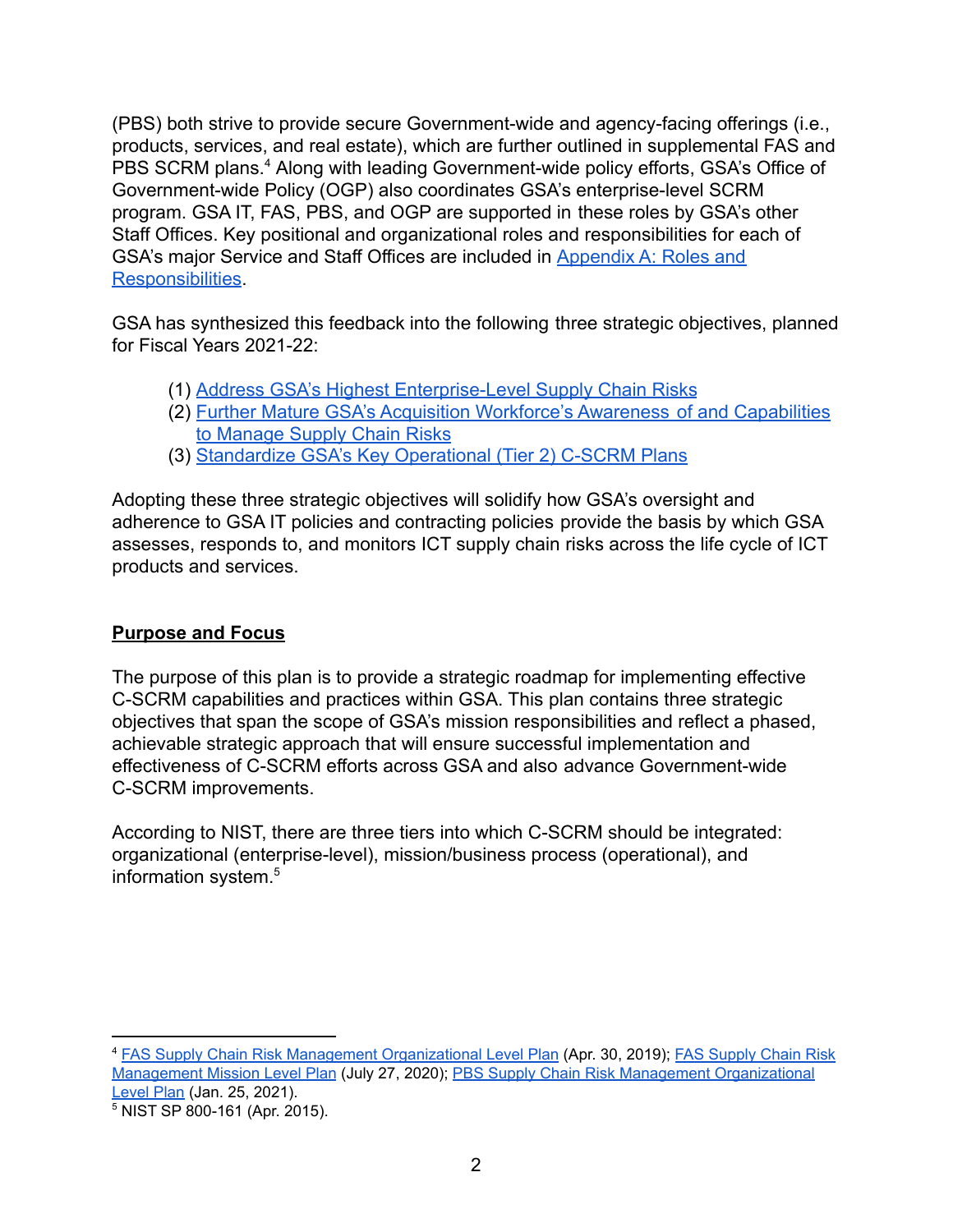

Figure 1: Multi-tiered Organization-wide Risk Management

This plan focuses on the integration of C-SCRM at GSA's organizational (enterprise) level, discussing the core functions, roles and responsibilities, and the approach GSA will take to implement C-SCRM controls, processes, governance, and compliance across the agency. To date, GSA has taken some actions at both the enterprise and business line levels, including the creation of some Tier 2 plans. Tier 2 plans are focused on subcomponent organizations or programs within GSA (e.g., FAS' and PBS' SCRM plans, linked in footnote 4, are Tier 2 plans) and Tier 3 plans will address system-level C-SCRM controls. Both Tier 2 and Tier 3 plans will include metrics, as appropriate.

According to the Government Accountability Office (GAO), there are seven foundational areas for managing ICT supply chain risks, and GSA is deficient in six of the seven C-SCRM foundational practices. 6

The focus of this plan is intentionally targeted toward establishing a core foundational capability identified by NIST and GAO that GSA can expand and mature over time. These baseline functions include the ability to assess and make risk-based decisions when acquiring ICT products and services and to ensure that GSA integrates C-SCRM considerations into its contracts and system controls.

This plan also recognizes the dependencies on Government-wide planning efforts, processes, and decisions that are currently in process. As Government-wide policy direction, process guidance, and requirements are clarified and communicated, GSA will update and refine its strategy and operational implementation plans and actions.

 <sup>6</sup> *Information and Communications Technology: Federal Agencies Need to Take Urgent Action to Manage Supply Chain Risks* (GAO-21-164SU) (Oct. 27, 2020). This report has been labeled "controlled unclassified information" and has not been publicly released. By footnote, GAO agreed that GSA had completed the first recommendation by, among other things, creating the GSA SCRM Executive Board. *See id.*, at 18 n.a, 19 n.38, 63 n.a, 81 n.1.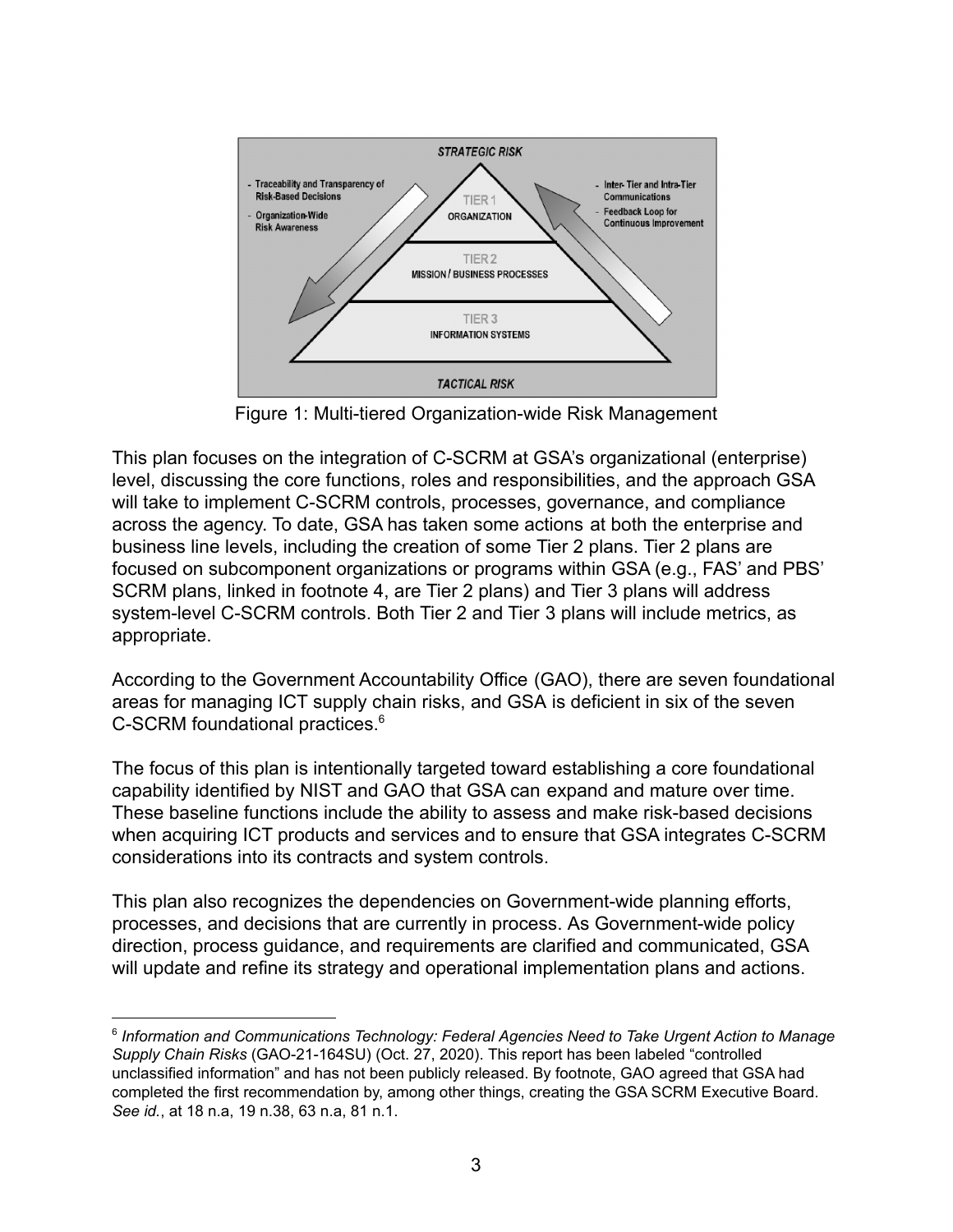### **Background**

The Federal Acquisition Supply Chain Security Act of 2018 requires all Executive Branch agencies to establish a formal SCRM program and to conduct supply chain risk assessments.<sup>7</sup> The law also requires GSA to take actions to provide better assurance that the products, services, and solutions it offers and provides to its customer agencies appropriately address supply chain risks.<sup>8</sup>

As a member of the Federal Acquisition Security Council (FASC), which was created by the Federal Acquisition Supply Chain Security Act of 2018, GSA has an instrumental role in the development and implementation of a Government-wide SCRM framework. As such, GSA is assisting the FASC in its work to develop and promulgate guidance to agencies and to recommend exclusion or removal of high-risk suppliers and products. GSA's Government-wide role extends beyond its FASC membership as it is well-positioned to drive positive change across the Federal landscape through its many customer-agency-facing business lines and via the leadership and support it provides to enable and facilitate interagency engagement.

GSA's enterprise-level C-SCRM program relies heavily on GSA IT's already robust IT governance scheme and acquisition policy issued by GSA's Chief Acquisition Officer and Senior Procurement Executive. Additionally, FAS has issued two Tier 2 plans and PBS has drafted its Tier 2 plan, which help secure GSA's Government-wide and agency-facing offerings (i.e., products, services, and real estate).

To unify GSA's approach to SCRM, the Administrator of General Services established a cross-functional GSA SCRM Executive Board to lead GSA-wide SCRM activities.<sup>9</sup> The SCRM Executive Board is an executive team that prioritizes and develops policies and processes and provides oversight to ensure a harmonized approach for SCRM activities GSA-wide. It is chaired by the Chief Acquisition Officer and its members are the Chief Information Officer, the Chief Information Security Officer, the Chief Privacy Officer, the Chief Financial Officer, the Chief Administrative Services Officer, the Commissioner of FAS, the Commissioner of PBS, the Associate Administrator for Mission Assurance, the General Counsel, and representatives of the Office of the Administrator, the Office of Congressional and Intergovernmental Affairs, and the Office of Strategic Communication.

The Board established a GSA-wide Working Group to further develop GSA's SCRM strategy and to ensure that the SCRM Executive Board has the information necessary to make informed risk-management decisions. From a preliminary review of the current

 $^7$  The Federal Acquisition Supply Chain Security Act of 2018 is Title II of the SECURE Technology Act (P.L. 115-390) (Dec. 21, 2018).

<sup>&</sup>lt;sup>9</sup> GSA Supply Chain Risk [Management](https://drive.google.com/file/d/1FjrE8_IWCbVfiROscC29PhJio8Yned80/) (SCRM) Executive Board (June 1, 2020).  $8$  For example, when the FASC issues Government-wide exclusion orders, GSA "shall help facilitate implementation of such [exclusion]orders by removing the covered articles or sources identified in the orders from such contracts" (e.g. GSA Government-wide offerings). 41 USC §1323(c)(5)(C).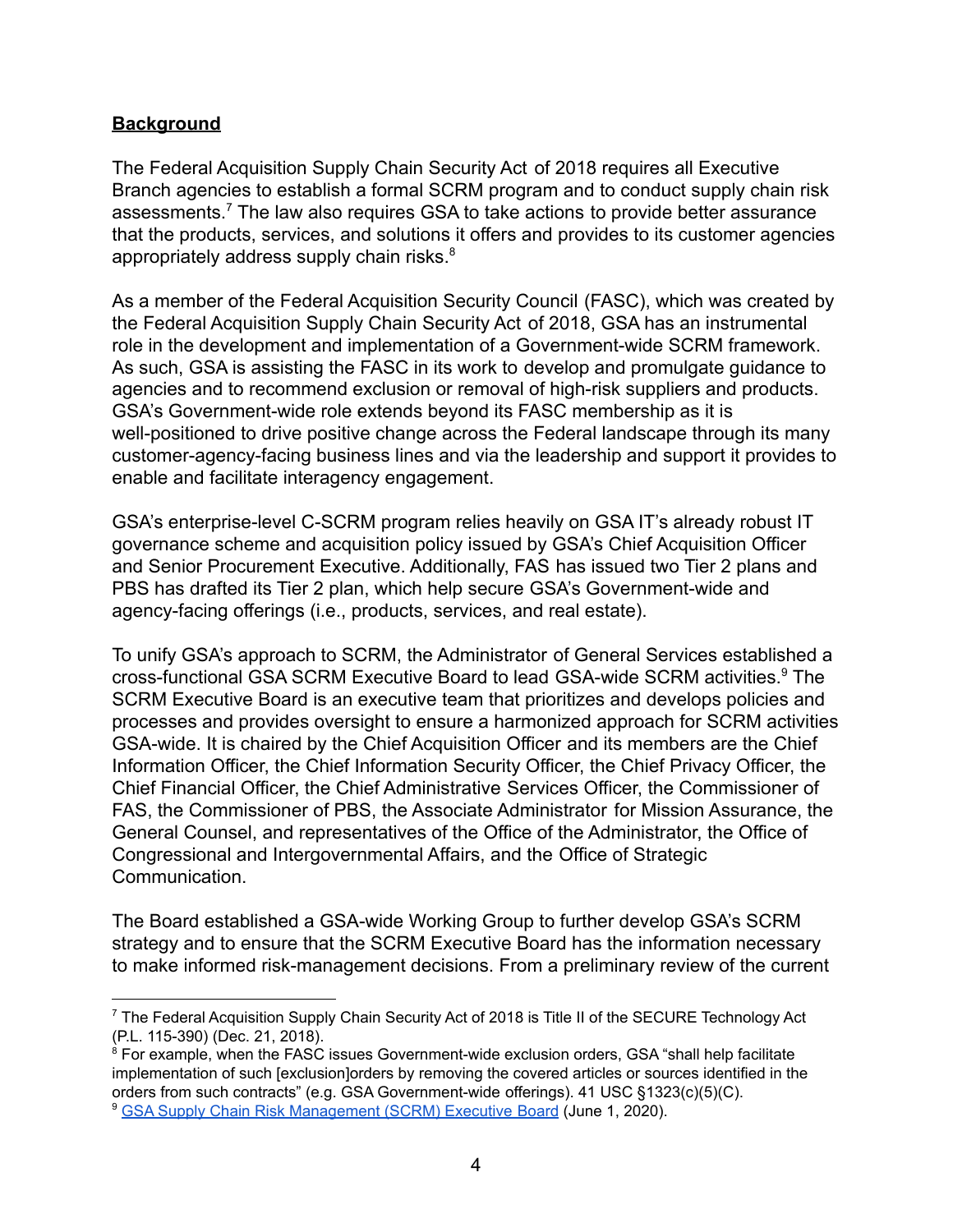state of Government-wide SCRM requirements, GSA Staff or Service Offices' ongoing SCRM initiatives, and GSA's readiness, the Working Group is aware of numerous ongoing activities addressing SCRM across GSA.

Additional working groups and working meetings of the SCRM Executive Board include the SCRM Review Board, a cross-agency, interdisciplinary team that provides SCRM-related guidance and implementation decisions to GSA's acquisition workforce, monthly cross-agency meetings on SCRM policy initiatives and financial and budgetary planning for SCRM, and ad hoc meetings (previously, these meetings were weekly) focused on implementing Section 889 of the John S. McCain National Defense Authorization Act (NDAA) for Fiscal Year 2019.

To further mature GSA's C-SCRM program, this plan identifies three strategic objectives:

- (1) [Address GSA's Highest Enterprise-Level Supply](#page-4-0) Chain Risks
- (2) [Further Mature GSA's Acquisition Workforce's Awareness](#page-6-0) of and Capabilities [to Manage Supply Chain Risks](#page-6-0)
- (3) [Standardize GSA's Key Operational \(Tier 2\) C-SCRM](#page-8-0) Plans

Adopting these three strategic objectives will solidify how GSA's oversight and adherence to GSA IT policies and contracting policies provide the basis by which GSA identifies, assesses, responds to, and monitors ICT supply chain risks across the life cycle of ICT products and services.

# <span id="page-4-0"></span>**Strategic Objective 1: Address GSA's Highest Enterprise-Level Supply Chain Risks**

The SCRM Executive Board provides enterprise-level management of GSA's SCRM program by prioritizing and developing policies, processes, and oversight to ensure a harmonized approach for SCRM activities across GSA. Key positional and organizational roles and responsibilities for the SCRM Executive Board and each of GSA's major Service and Staff Offices are included in [Appendix A: Roles and](#page-11-0) [Responsibilities](#page-11-0).

GSA mitigates risk by using basic controls set forth in GSA's existing formal information security program, consistent with FISMA, OMB policy, and NIST guidelines. For example, GSA requires system security plans and assesses those plans every three years through the Assessment and Authorization (A&A, formerly Authorization to Operate (ATO)) process. GSA simplified and consolidated numerous GSA IT security requirements into a single guide for GSA IT personnel and acquisition workforce (CIO-IT Security-09-48), which requires adherence to GSA's A&A process, as identified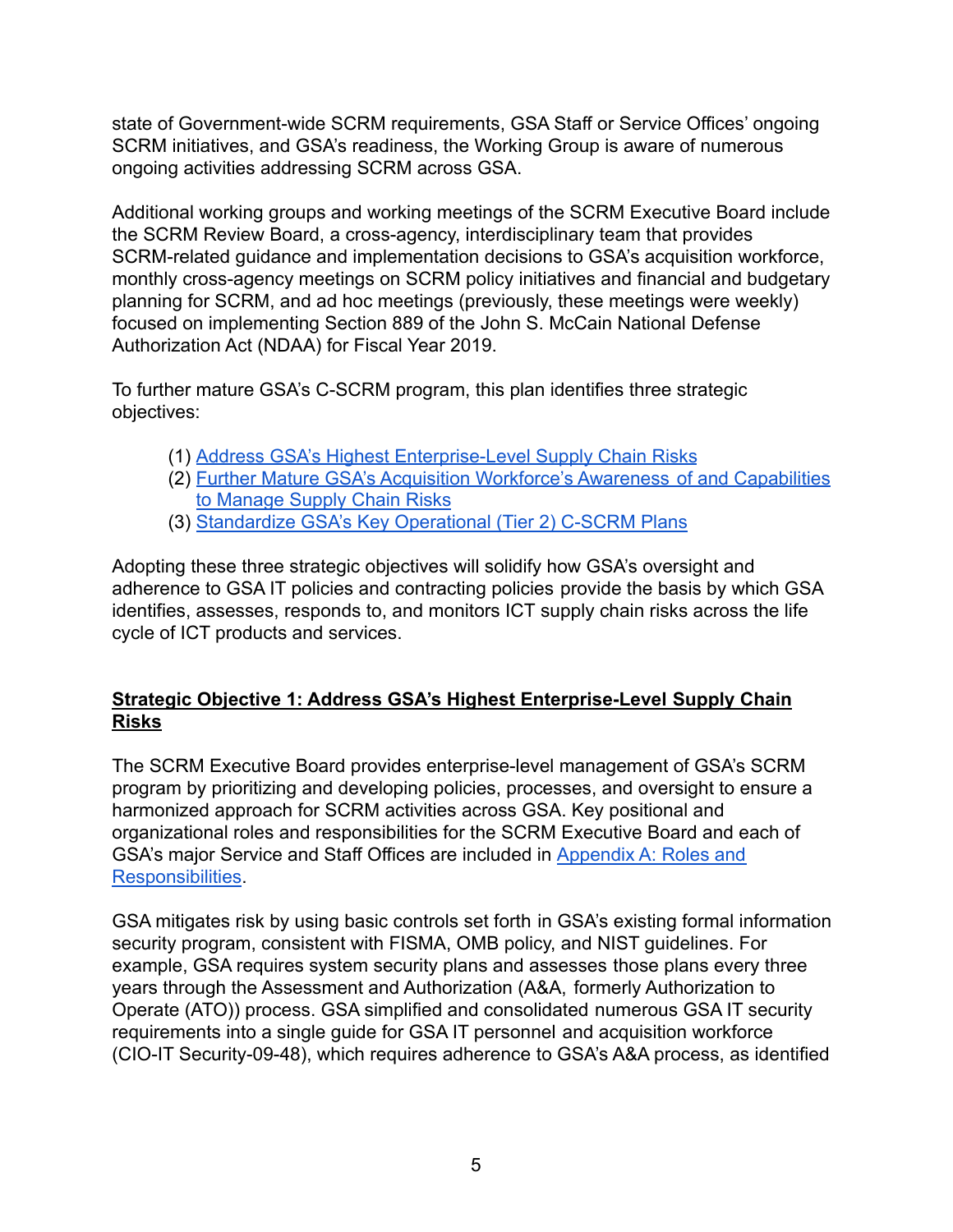in CIO-IT Security-06-30, Managing Enterprise Cybersecurity Risk.<sup>10</sup> CIO-IT Security-06-30 defines how GSA assesses, responds to, and monitors ICT supply chain risks for GSA information systems across the life cycle of ICT products and services. GSA IT is in the process of updating CIO-IT Security-06-30, Managing Enterprise Cybersecurity Risk, CIO-IT Security-09-48, Security and Privacy Requirements for IT Acquisition Efforts, and other procedural guides and templates to, among other things, incorporate updated guidance and requirements from NIST (specifically NIST Special Publication (SP) 800-53, rev. 5). Updated versions of these two guides will be published by April 15, 2021. SCRM assessments required by these and other GSA IT policies will be used by GSA IT and the SCRM Executive Board to conduct GSA-wide risk assessments.

GSA accepts that supply chain risks will never be completely eliminated, that budgets are limited, and that it must prioritize its efforts. Therefore, in accordance with its risk tolerance, GSA, is first emphasizing addressing and reducing supply chain risks for GSA's four IT systems that are categorized by FISMA as "high impact."11 GSA will review the current SCRM requirements (e.g., adherence to CIO-IT Security-09-48) and the flexibility to add new SCRM requirements (e.g., the soon-to-be-updated version of CIO-IT Security-09-48 and NIST SP 800-53, rev. 5) for these four "high impact" systems.

GSA's next priority is its "moderate impact" systems that are used across the [Government.12](https://Government.12) Management (both internal controls and relevant contracts) of these Government-wide, "moderate impact" systems will be reviewed next by GSA IT, with assistance from FAS and OGP, to ensure full compliance with GSA's current SCRM requirements (e.g., adherence to CIO-IT Security-09-48) and the flexibility to add new SCRM requirements by May 31, 2021. Additionally, GSA IT plans to accelerate NIST SP 800-53 rev. 5's requirement for an independent third-party security assessment of each Government-wide "moderate impact" system's SCRM controls in its update to CIO-IT

<sup>&</sup>lt;sup>10</sup> IT Security Procedural Guide: Managing Enterprise [Cybersecurity](https://www.gsa.gov/cdnstatic/Managing_Enterprise_Cybersecurity_Risk_%5BCIO_IT_Security_06-30_Rev_18%5D_09-11-2020docx.pdf) Risk (CIO-IT Security-06-30, rev. 18) (Sept. 11, 2020); IT Security Procedural Guide: Security and Privacy [Requirements](https://www.gsa.gov/cdnstatic/Security_and_Privacy_Requirements_for_IT_Acquisition_Efforts_%5BCIO_IT_Security_09-48_Rev_5%5D_08-25-2020.pdf) for IT Acquisition **[Efforts](https://www.gsa.gov/cdnstatic/Security_and_Privacy_Requirements_for_IT_Acquisition_Efforts_%5BCIO_IT_Security_09-48_Rev_5%5D_08-25-2020.pdf)** (CIO-IT Security-09-48, rev. 5) (Aug. 25, 2020).

 <sup>11</sup> GSA's four "high impact" systems are: (1) AT&T Managed Trusted Internet Protocol Services (MTIPS); (2) CenturyLink MTIPS; (3) Verizon MTIPS; and (4) USAAccess. System categorization is governed by FISMA and the Standards for Security Categorization of Federal Information and Information Systems (NIST Federal [Information](https://csrc.nist.gov/publications/detail/fips/199/final) Processing Standards Publication (FIPS PUB) 199).

 $12$  GSA's 23 Government-wide, "moderate impact" systems are: (1) AT&T Business Support System (ATT BSS); (2) AT&T Operational Support System (ATT OSS); (3) BT Federal Business Support System; (4) CenturyLink Operational Support System; (5) Core Tech Business Support System (CBSS); (6) DigiCert PKI Shared Service Provider (DCPKI SSP); (7) e-Gov Travel - Concur Government Edition (eGT CGE); (8) e-Gov Travel - e2Solutions (eGT e2S); (9) Entrust PKI Shared Service Provider (ETPKI SSP); (10) Federal Public Key Infrastructure (FPKI); (11) Granite Business Support System (GBSS); (12) Harris Business Support System (HBSS); (13) Level 3 Networx OSS/CTL EIS BSS; (14) [Login.gov](https://Login.gov); (15) MetTel Business Support System (MTBSS); (16) MicroTech BSS; (17) SmartPay - Citibank; (18) SmartPay - US Bank; (19) System for Award Management (SAM); (20) Verizon Business Support System; (21) Verizon Operational Support System; (22) Verizon PKI Shared Service Provider (VZPKI SSP); and (23) WidePoint PKI Shared Service Provider (WPPKI SSP).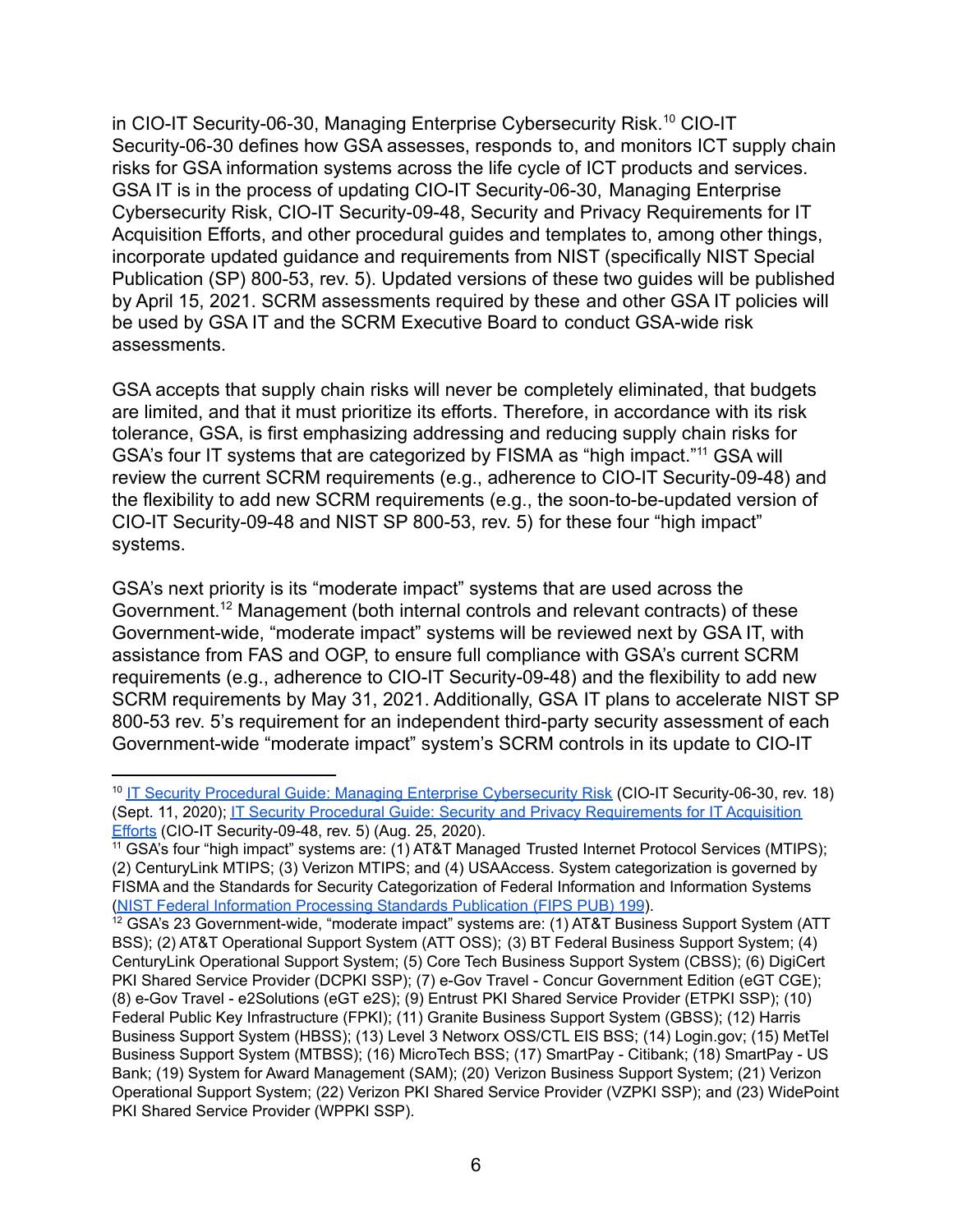[Security-09-48.13](https://Security-09-48.13) Updates for system security plans are anticipated by September 30, 2021. GSA IT anticipates that these controls will be implemented, assessed, and each system re-authorized by March 31, 2022.

GSA will turn to reviewing its remaining IT systems in the future.

Lastly, in partnership with the Office of Strategic Communication, OGP, GSA IT, FAS, PBS, and the rest of GSA, the SCRM Executive Board will ensure that GSA's SCRM efforts and plans are clearly communicated to internal and external stakeholders following creation of and using the GSA C-SCRM journey map (see Strategic Objective #2).

#### <span id="page-6-0"></span>**Strategic Objective 2: Further Mature GSA's Acquisition Workforce's Awareness of and Capabilities to Manage Supply Chain Risks**

GSA mitigates risk by using basic controls set forth in the Federal Acquisition Regulation (FAR). For example, acquisition plans address key risk areas, offerors make representations and certifications that certain supply chain risks are addressed as part of their proposals and are vetted for responsibility prior to award, and key standard terms are included in GSA contracts. Any GSA-specific acquisition policies that supplement or deviate from the requirements in the FAR will be issued by the GSA Senior Procurement Executive. In recognition of the risk to GSA, the SCRM Executive Board asked the Senior Procurement Executive to consider establishing GSA-specific acquisition policies without waiting for the publication of Government-wide regulations and policies.

To further understand GSA's current C-SCRM skills, awareness, capabilities, and associated gaps, OGP, in partnership with FAS' Technology Transformation Service, will create a GSA C-SCRM journey map that will be used to raise awareness of C-SCRM among GSA's acquisition workforce (e.g., contracting officers, contracting officer's representatives, project managers). The journey map will also be an ongoing resource for GSA's acquisition workforce as it will breakdown C-SCRM considerations during various milestones throughout the acquisition life cycle. Using a human-centered design process, the journey map will be based on insights gathered from a diverse set of GSA acquisition workforce members across Service and Staff Offices. GSA will leverage information identified in the journey map process and develop or identify workforce training to further invest in long-term GSA acquisition workforce SCRM skills, resulting in an acquisition workforce that is better equipped to address supply chain risks with additional training, certifications, and learning programs across function areas and program offices related to SCRM, including C-SCRM.

 $13$  CIO-IT Security-09-48, as updated, will accelerate the third-party security assessment of incorporation of the new controls for GSA's four "high impact" systems as well.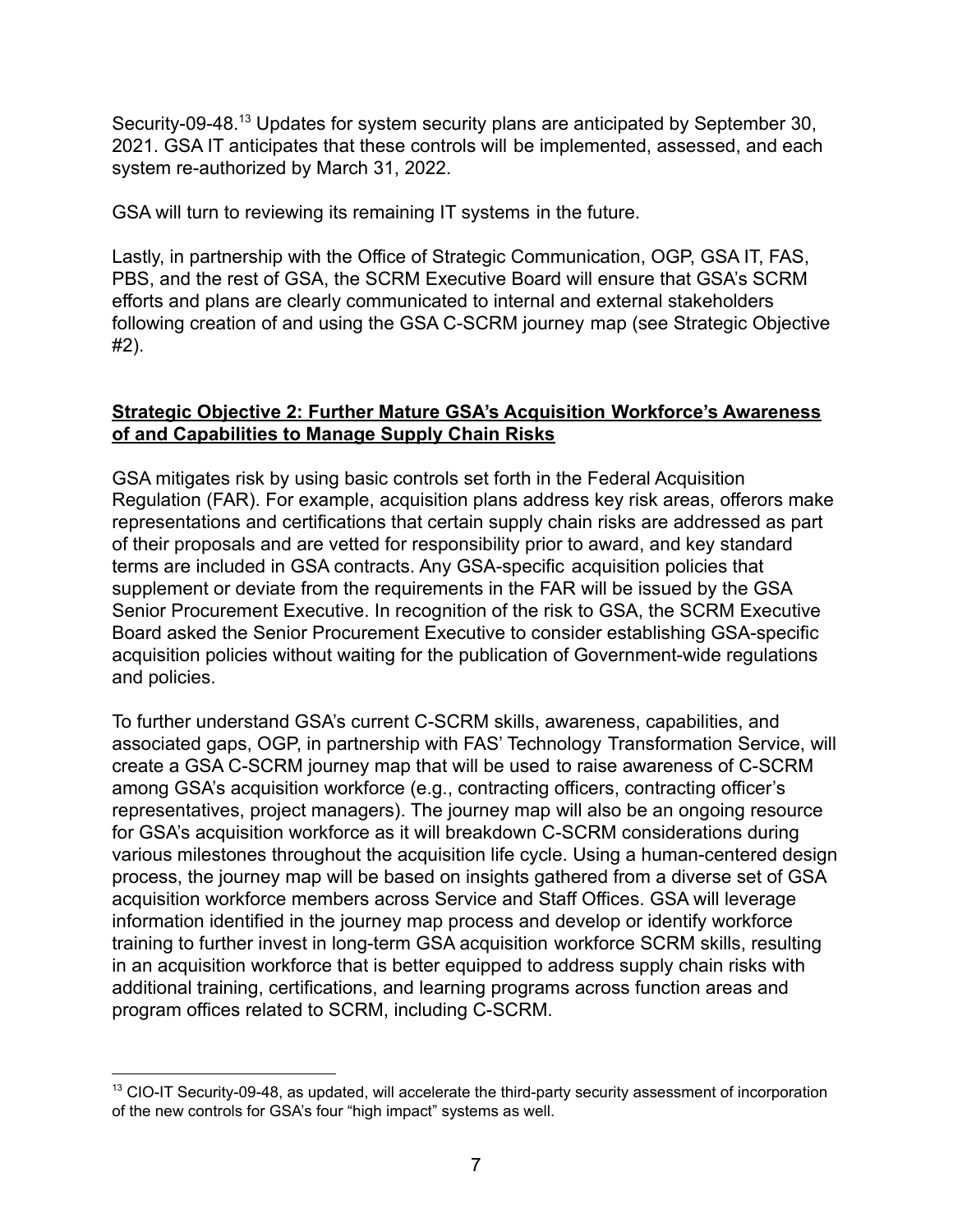Existing internal-GSA procedures require GSA IT reviews of all new procurements involving GSA information systems for, among other things, proper incorporation of IT security considerations and [controls.](https://controls.14)<sup>14</sup> All of GSA, including GSA IT, FAS, PBS, OGP, and the Office of Mission Assurance (OMA) continually updates its security policies, considerations, and controls as Government-wide guidance is published and new threats are discovered.

To assist GSA's acquisition workforce with vetting GSA's suppliers, GSA developed sample language for contracting officers to include in solicitations. These sample SCRM documents can be tailored or used as part of the statement of work to require offerors to address supply chain [risks.](https://risks.15)<sup>15</sup>

The GSA Acquisition Manual (GSAM) provides information on how to manage supply chain risks for contractor-managed GSA [systems.](https://systems.16) <sup>16</sup> Specifically, contracting officers are required to submit a supply chain event report based on offerors' disclosures before contracts are awarded or if a "prohibited article" (including a counterfeit or compromised ICT product) is discovered within the supply chain of an existing contract.<sup>17</sup> Supply chain event reports are reviewed by GSA's SCRM Review Board, a cross-agency, interdisciplinary working group of the SCRM Executive Board. OGP is currently in the process of updating the GSAM to, among other things, incorporate relevant portions of Acquisition Letter MV-20-10 and include pre-award SCRM procedures. A rule to update the GSAM is anticipated by December 31, 2021 (Case 2021-G512).

GSA IT is already in the process of updating CIO-IT Security-09-48 to include, among other things, GSA-specific organizational ICT SCRM requirements for inclusion in contracts that are tailored to the type of contract and business needs. The updated CIO-IT Security-09-48 is expected to be published by April 15, 2021.

In an example of conducting GSA-wide security and risk assessments in accordance with CIO-IT Security-09-48, the SCRM Executive Board will also decide whether existing supply chain risks warrant the creation of GSA-specific language before related Government-wide requirements are [published.18](https://published.18) Regardless of the SCRM Executive Board's pre-Government-wide-requirements risk assessment, following publication of

 <sup>14</sup> *See* Contract [Requirements](https://www.gsa.gov/cdnstatic/MV-19-04_0.pdf) for GSA Information Systems (Acquisition Letter MV-19-04) (Jan. 3, 2019) at 3.

<sup>&</sup>lt;sup>15</sup> See *[insite.gsa.gov/scrm.](http://insite.gsa.gov/scrm)* 

 <sup>16</sup> *See* GSAM Subpart 504.70.

 <sup>17</sup> *See* [Workforce](http://gsa.gov/node/136949) Guidance on FY2019 NDAA Section 889 "Part B" (Acquisition Letter MV-20-10) (Aug. 13, 2020) at 5; GSAM 504.7005(a).

 $18$  GSA is aware of multiple pending Government-wide requirements, including FAR Case 2017-013 "Breaches of Personally Identifiable Information," FAR Case 2018-017 "Prohibition on Certain Telecommunications and Video Surveillance Services or Equipment," FAR Case 2019-009 "Prohibition on Contracting with Entities Using Certain Telecommunications and Video Surveillance Services or Equipment", and a Final Rule from the FASC regarding, among other things, information sharing (the related Interim Final Rule (85 FR 54263) was published on September 1, 2020).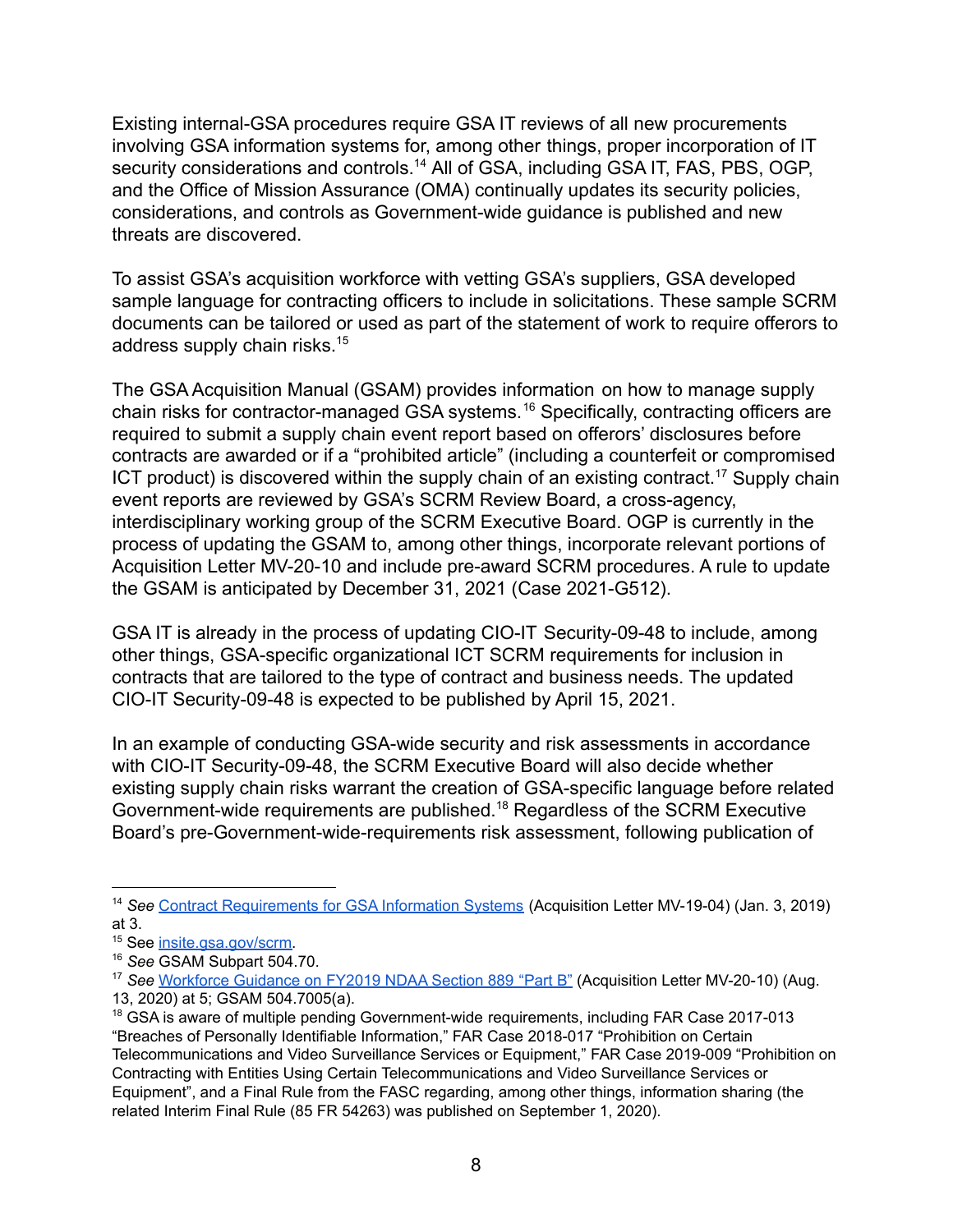Government-wide requirements, GSA will adopt GSA-specific requirements as necessary.

OGP and GSA IT establish GSA's acquisition and IT policies, and FAS and PBS are charged with following those requirements. To assist in leadership of their SCRM programs, FAS and PBS have named supply chain leads for their respective organizations and are engaging in awareness and training programs, as well as identifying critical risks in their portfolios.

To further understand the SCRM capabilities of GSA's vendors, GSA will assess different approaches to ensuring that vendors comply with mandated SCRM requirements, such as NIST SP 800-171. In limited circumstances, GSA IT will require, as appropriate, third-party, independent assessments of non-IT vendors.

To secure its own supply chain and as part of its Government-wide responsibilities, GSA is monitoring the new Department of Defense (DoD) Cybersecurity Maturity Model Certification (CMMC) program to determine whether GSA should leverage DoD's contractors' self assessments within DoD's Supplier Performance Risk System (SPRS), adopt elements of CMMC for GSA vendors, or create a GSA-specific approach. GSA is also exploring updates and changes to GSA's Government-wide acquisition vehicles.

# <span id="page-8-0"></span>**Strategic Objective 3: Standardize GSA's Key Operational (Tier 2) C-SCRM Plans**

GSA IT, FAS, and PBS have made significant strides in their management of ongoing supply chain risks of GSA's four key operational C-SCRM activities: detecting counterfeit and compromised ICT products, responding to C-SCRM incidents and sharing C-SCRM information, adding C-SCRM to cloud services, and addressing C-SCRM for [drones.](https://drones.19) 19

*Detecting Counterfeit and Compromised ICT Products:* Again, GSA IT is in the process of updating CIO-IT Security-09-48 and other GSA IT policies to, among other things, incorporate NIST SP 800-53, rev. 5. GSA will prioritize assessing controls for GSA's "high impact" and Government-wide, "moderate impact" systems, including a control for detecting counterfeit and compromised ICT products prior to their deployment. Updates for system security plans are anticipated by September 30, 2021. GSA IT anticipates that new controls will be implemented, assessed, and each system will be re-authorized by March 31, 2022. In addition, as part of an operational SCRM program, GSA has a need for risk-based, on-demand device testing to detect potential counterfeit or compromised products. It is outside of GSA's current technical expertise to perform low-level integrity tests, and the use of a third party service is needed. GSA IT is aiming to complete a pilot of this capability by September 30, 2021. Further operationalizing of this is contingent on new funding.

 $19$  The SCRM Executive Board will edit the list of GSA's key operational C-SCRM activities as necessary.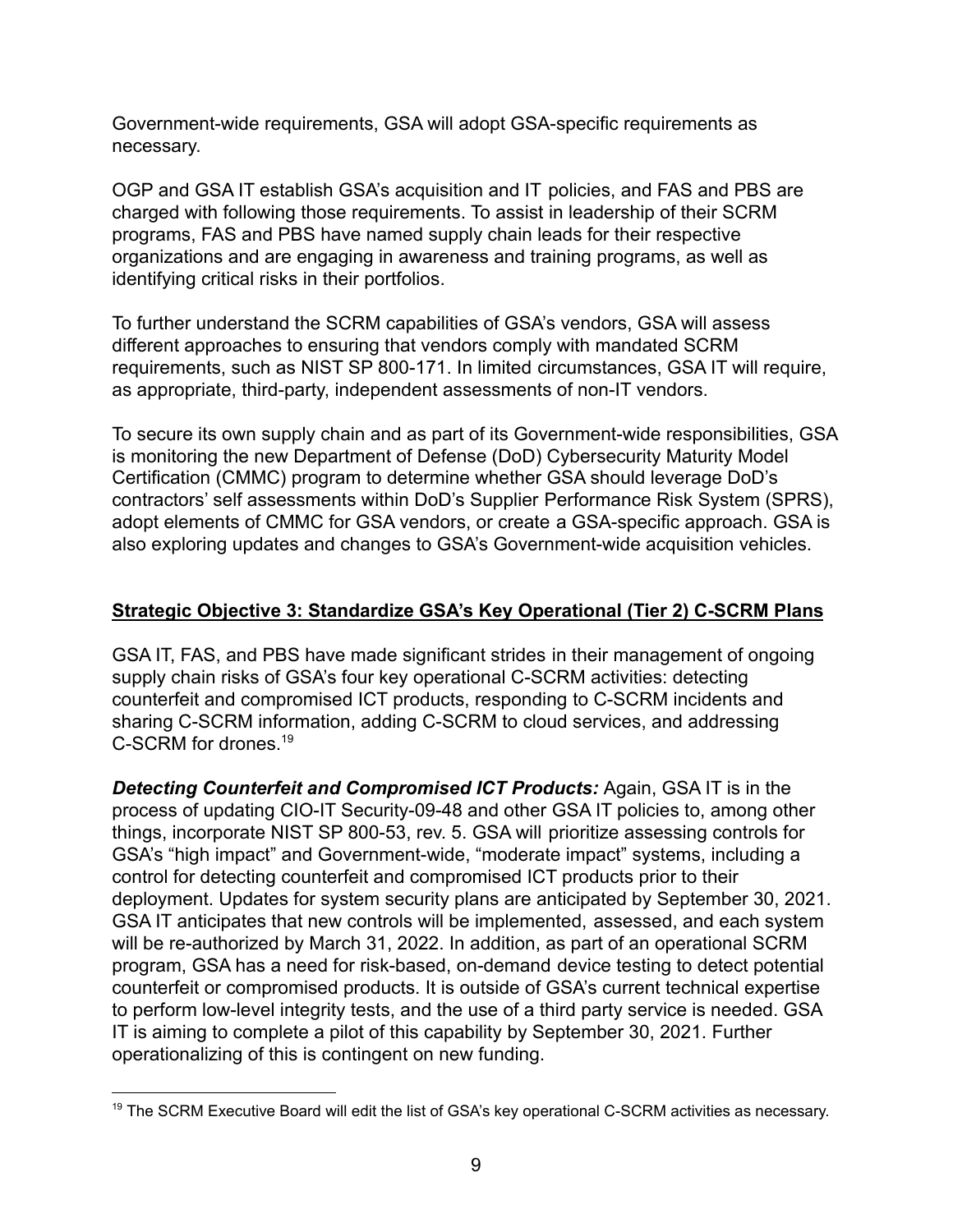GSA maintains several internal controls to combat counterfeit or modified ICT products being offered through GSA's Government-wide contracts (e.g., Federal Supply Schedule contracts). For example, GSA uses software to aggregate and normalize contractors' catalogue data submitted to GSA and to flag high risk items (e.g., by questioning the origin of manufacturing, flagging low outlier pricing, identifying prohibited products such as those made by Kaspersky Labs). GSA also uses automation to remove noncompliant items from products and services from GSA's offerings.

Additionally, FAS and GSA IT have, in partnership with DoD, begun piloting a vendor risk assessment tool to illuminate ICT supply chains for select critical programs, including GSA's four "high impact" systems, contractors related to GSA's Enterprise Infrastructure Solutions (EIS) and 2nd Generation Information Technology (2GIT) contracts , and selected Federal Risk and Authorization Management Program (FedRAMP) products and systems. This pilot will be complete in late 2021 and appropriate next steps will be taken following its completion.

*Responding to C-SCRM Incidents and Sharing C-SCRM Information:* Several Government-wide policies outlining new requirements for agencies to share SCRM information are currently being drafted by the FASC and FAR Council. GSA, as a member of both, is working to share supply chain risk information across the Government, and OGP is developing procedures for sharing GSA supply chain risk information with the FASC. GSA is committed to sharing supply chain risk information across the Government and with the Department of Homeland Security's Cybersecurity and Infrastructure Security Agency.<sup>20</sup>

A key subset of information that must be shared by and with GSA is information gathered in relation to supply chain incidents. In accordance with applicable policies, GSA will share information about GSA-identified supply chain incidents and GSA's response to them. GSA will also receive information from other organizations (e.g., the intelligence community, contractors) about other supply chain incidents and will identify and mitigate any risks presented in that information. GSA IT will establish policies to coordinate C-SCRM incident response for GSA IT systems by March 31, 2021. FAS and PBS are also working to mature their C-SCRM incident response capabilities.

For its contracts, GSA has an established process for coordinating and resolving the discovery of prohibited articles. GSA will follow the FAR Council's guidance, currently under development, for how to respond to certain supply chain events (e.g., breach of Personally Identifiable Information). OGP is developing additional guidance in the GSAM to establish GSA-specific procedures for coordinating and assessing additional supply chain risks on GSA contracts (Case 2021-G511).

 $^{20}$  The Department of Homeland Security's Cybersecurity and Infrastructure Security Agency (CISA) is the designated lead for the Quality Services Management Office for cybersecurity and SCRM and is the information sharing agent for the FASC.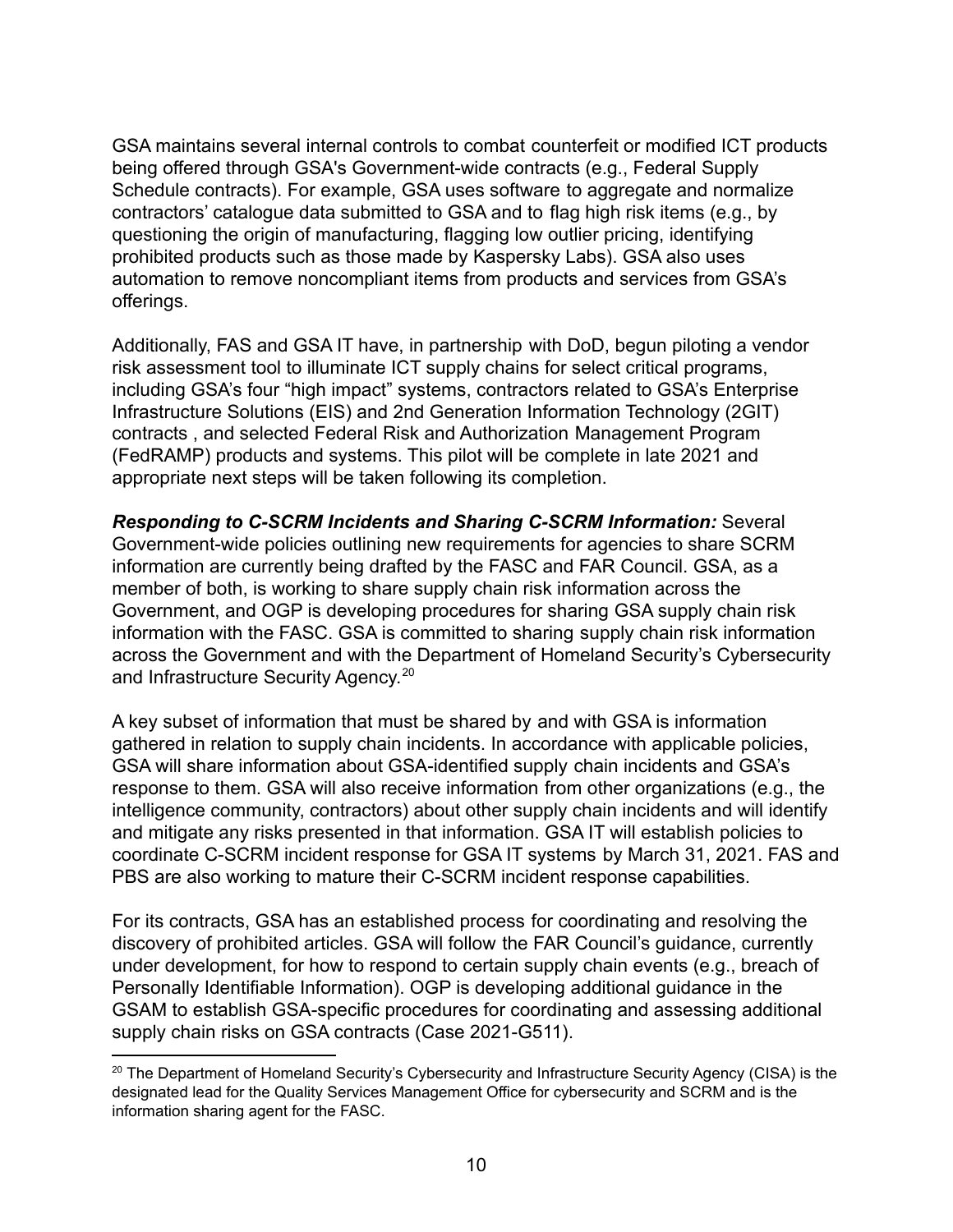*Adding C-SCRM to Cloud Services:* GSA leads a Government-wide approach to assessing and authorizing cloud service providers through FedRAMP. GSA establishes Government-wide contracts for cloud services and its Centers of Excellence provide modern digital consulting services. Completion of the supplier vetting activities mentioned in Strategic Objective #2 will help to further mitigate supply chain risks on GSA's cloud service offerings. Additionally, FAS is piloting a software security testing technique for select software products. This pilot will be complete in late 2021 and appropriate next steps will be taken following its completion.

*Addressing C-SCRM for Drones:* GSA IT created an overview of the process by which cybersecurity risks are addressed for small drones used by GSA and by contractors on behalf of GSA.<sup>21</sup> GSA uses drones for internal operations (e.g., PBS land surveys), and the SCRM Executive Board will identify a lead organization to establish necessary SCRM controls (e.g., crash plans) for drones used by, and on behalf of, GSA.

GSA also establishes contracts, which include SCRM requirements, for other agencies to procure drones. GSA will continue to update its drone policy and contract language as needed to respond to new Government-wide guidance, newly-discovered threats, or other supply chain risks. As part of its long-term strategy, FAS has consolidated contracting for the acquisition of drones into a singular region to ensure that knowledge and experience is developed by GSA acquisition professionals overseeing the availability of drones for purchase under the Multiple Award Schedule Program.

#### **Oversight of Plan Effectiveness**

Progress on meeting the objectives outlined in this plan will be reviewed quarterly by the SCRM Executive Board. The SCRM Executive Board will also periodically review and consider revisions to the plan itself.

<sup>&</sup>lt;sup>21</sup> IT Security Procedural Guide: [Drones/Unmanned](https://www.gsa.gov/cdnstatic/Drones_Unmanned_Aircraft_Systems_(UAS)_Security_%5BCIO_IT_Security_20-104_Initial_Release%5D_12-26-2019.pdf) Aircraft Systems (UAS) Security (CIO-IT Security-20-104) (Dec. 26, 2019).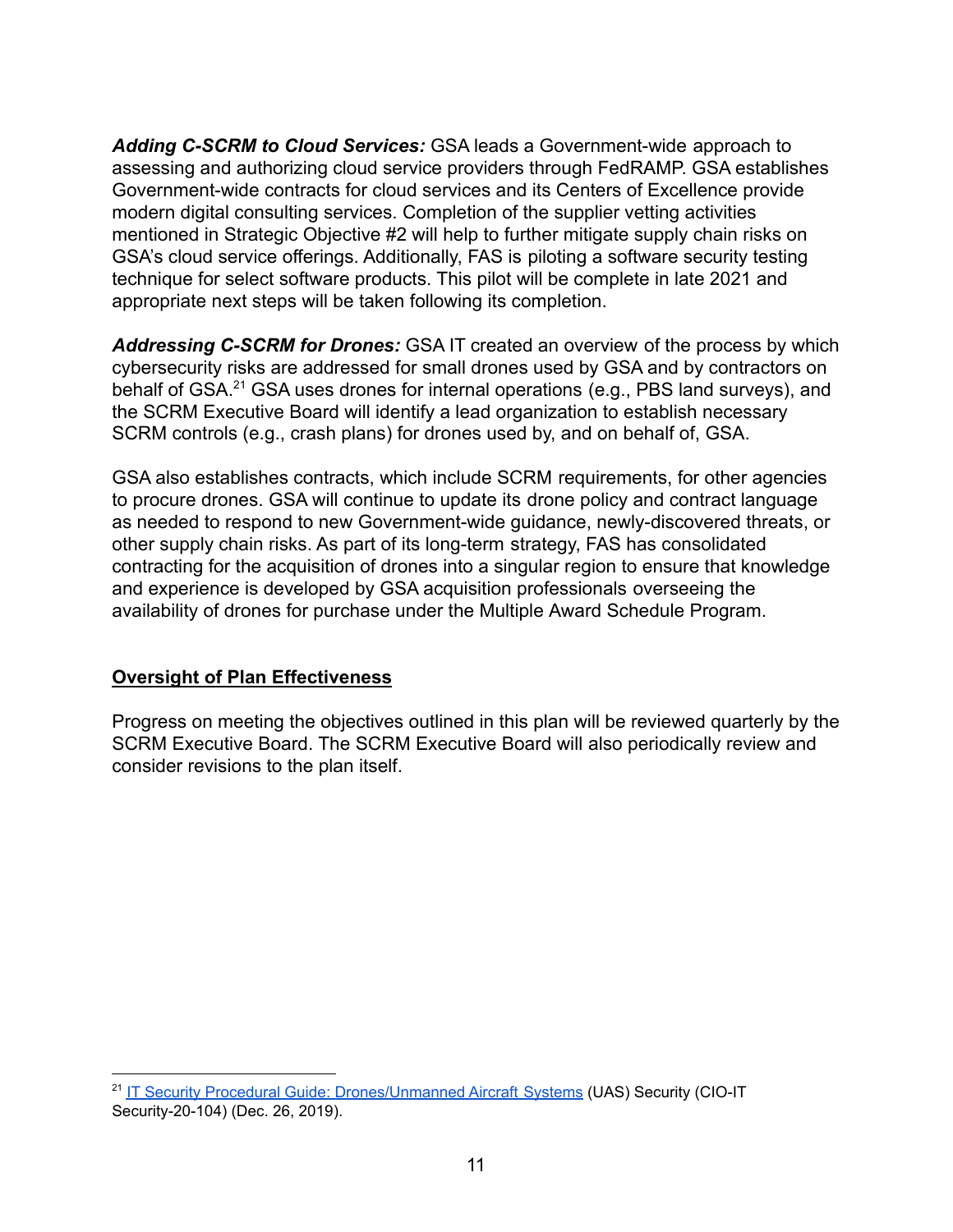# **Appendix A: Roles and Responsibilities**

<span id="page-11-0"></span>The following table describes, at a high level, key positional and organizational roles and responsibilities for each of GSA's major Service and Staff Offices. Some functions are a shared responsibility while other functions fall within the scope of a single office. While the table describes roles and functions pertinent to specific organizations, performing SCRM requires multi-disciplinary, cross-organizational engagement and teamwork.

| <b>SCRM Executive</b>    |                          | Provide leadership and oversight of SCRM implementation          |
|--------------------------|--------------------------|------------------------------------------------------------------|
| Board (including         |                          | and effectiveness at GSA                                         |
| its Working              |                          | Provide oversight and promote coordination and consistency       |
| Groups)                  |                          | to ensure a harmonized approach for SCRM activities              |
|                          |                          | GSA-wide                                                         |
|                          |                          | Provide direction and decisions for SCRM priorities, high-risk   |
|                          |                          | issues, and resourcing of SCRM activities                        |
|                          | $\overline{\phantom{a}}$ | Prioritize and develop SCRM policies and processes               |
| <b>Mission/Business</b>  | $\blacksquare$           | Determine risk tolerance level, meet SCRM requirements, and      |
| <b>Owners (All</b>       |                          | implement controls, based upon criticality analysis of mission   |
| Service and Staff        |                          | functions and assets within the office's span of control and     |
| Offices)                 |                          | accountability                                                   |
|                          | $\blacksquare$           | Perform risk assessments for the office's procurements           |
|                          |                          | Make risk-based decisions in accordance with IT system           |
|                          |                          | "authority-to-operate" responsibilities                          |
| Office of                |                          | Lead for creating and updating of GSA's SCRM acquisition         |
| Government-wide          |                          | policies                                                         |
| Policy (OGP)             |                          | Support enabling and improving Government-wide SCRM              |
|                          | $\overline{\phantom{a}}$ | Support the development and promulgation of                      |
|                          |                          | Government-wide SCRM policies and guidance                       |
|                          | $\overline{a}$           | Support SCRM-related training and development for the            |
|                          |                          | civilian acquisition workforce                                   |
|                          |                          | Provide leadership and support to help ensure                    |
|                          |                          | Government-wide shared services are incorporating SCRM           |
|                          |                          | considerations into program and customer-support functions,      |
|                          |                          | outsourced support services contracts, and system controls       |
|                          |                          | Represent GSA to policy-related Government-wide SCRM             |
|                          |                          | working groups                                                   |
| <b>GSA IT (including</b> | $\frac{1}{2}$            | Life cycle management of GSA's information and operational       |
| the Chief                |                          | technology systems and assets in accordance with the             |
| Information Officer,     |                          | cybersecurity and risk management frameworks                     |
| the Chief                | $\blacksquare$           | Assurance of the confidentiality, integrity, and availability of |
| Information              |                          | GSA technical infrastructure and assets                          |
| Security Officer,        |                          | Develop and promulgate policies related to cyber and supply      |
|                          |                          | chain security for GSA IT systems                                |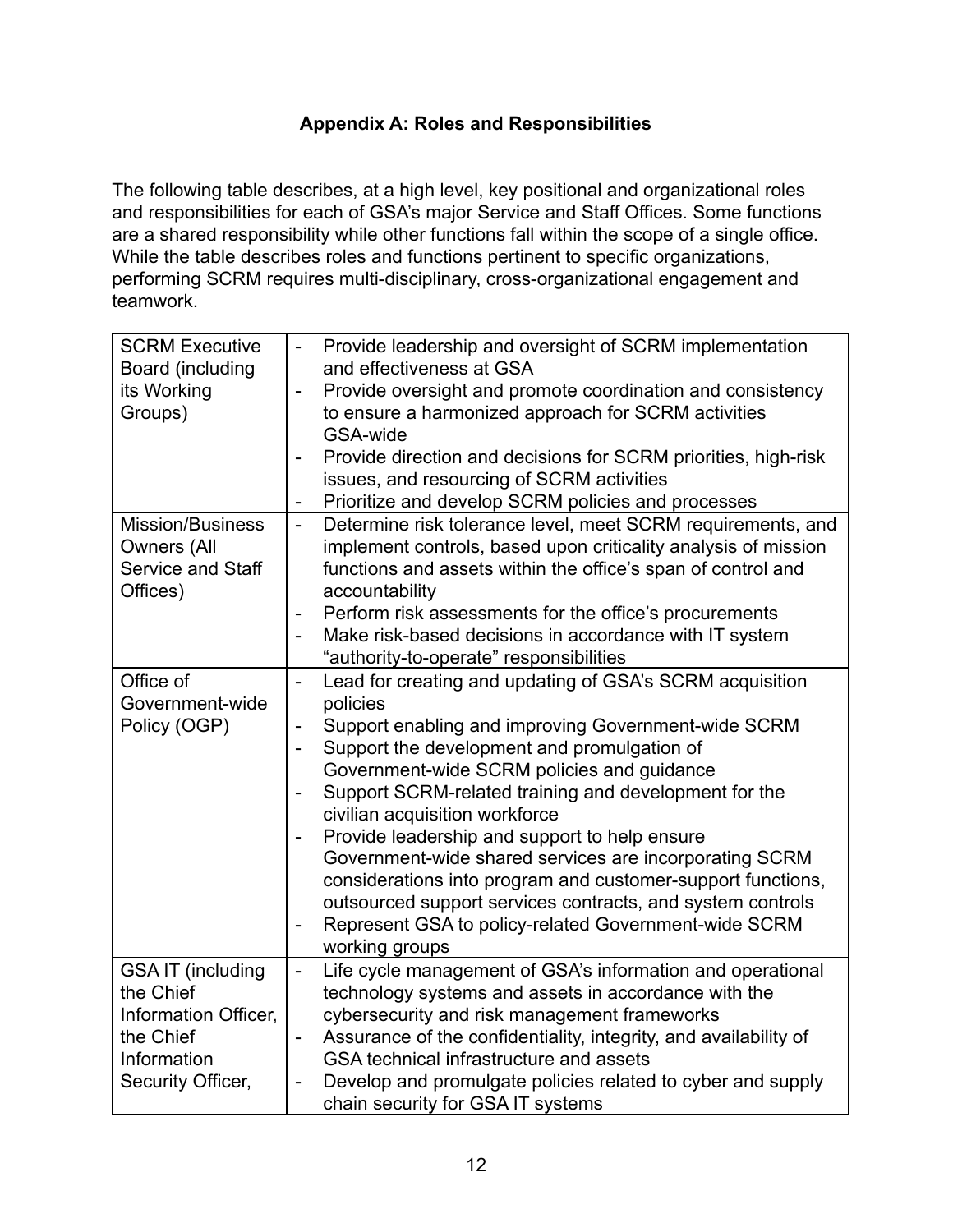| and the Chief              | Integrate SCRM considerations into ICT procurement and                       |
|----------------------------|------------------------------------------------------------------------------|
| Privacy Officer)           | Federal Information Technology Acquisition Reform Act                        |
|                            | (FITARA) processes                                                           |
|                            | Monitor and report threats and vulnerabilities for GSA IT                    |
|                            | systems                                                                      |
|                            | Oversight of Federal Information Security Modernization Act of               |
|                            | 2014 (FISMA) compliance                                                      |
|                            | Establish policies to coordinate C-SCRM incident response for                |
|                            | <b>GSA IT systems</b>                                                        |
|                            |                                                                              |
|                            | Perform supply chain risk assessments for GSA IT systems<br>and acquisitions |
|                            | Establish and serve as GSA-lead for development,                             |
|                            | implementation, and ongoing operational management of Tier                   |
|                            | 3 level C-SCRM policies, plan(s), processes, and controls                    |
| Office of the Chief        | $\blacksquare$                                                               |
|                            | Lead incorporation of SCRM into Enterprise Risk Management                   |
| <b>Financial Officer</b>   | processes and governance                                                     |
|                            | Provide guidance and support for SCRM-related                                |
|                            | budget/resource planning and funds allocation                                |
|                            | Assist with the development, tracking, and reporting of                      |
|                            | Enterprise-level SCRM implementation progress and                            |
|                            | performance metrics                                                          |
| Office of                  | Integrate SCRM considerations into OAS' customer                             |
| Administrative             | relationship and acquisition processes                                       |
| Services (OAS)             | Develop, execute, and provide oversight of OAS' Tier 2                       |
|                            | <b>C-SCRM Plan</b>                                                           |
|                            | Work in partnership with GSA IT, OGP, and OMA to ensure                      |
|                            | the cyber and supply chain security of OAS-managed                           |
|                            | ICT-related programs and services                                            |
| Federal                    | Represent GSA on the FASC and the FASC Information                           |
| <b>Acquisition Service</b> | <b>Sharing Task Force</b>                                                    |
| (FAS)                      | Develop, execute, and provide oversight of FAS' Tier 2                       |
|                            | C-SCRM Plan, integrating SCRM considerations into FAS'                       |
|                            | customer relationships, and including how to identify critical               |
|                            | risks in each of FAS' business offerings, including shared                   |
|                            | services, assisted acquisition, and acquisition vehicles and                 |
|                            | how to conduct risk assessments, risk response, and                          |
|                            |                                                                              |
|                            | monitoring and control throughout the FAS acquisition lifecycle              |
|                            | of each service offering                                                     |
|                            | Work in partnership with GSA IT, OGP, and OMA to ensure                      |
|                            | the cyber and supply chain security of FAS-managed                           |
|                            | ICT-related programs, systems, services, and customer-facing                 |
|                            | shared services                                                              |
| <b>Public Buildings</b>    | Develop, execute, and provide oversight of PBS' Tier 2                       |
| Service (PBS)              | C-SCRM Plan, integrating SCRM considerations into PBS'                       |
|                            | customer relationships, including how to identify critical risks in          |